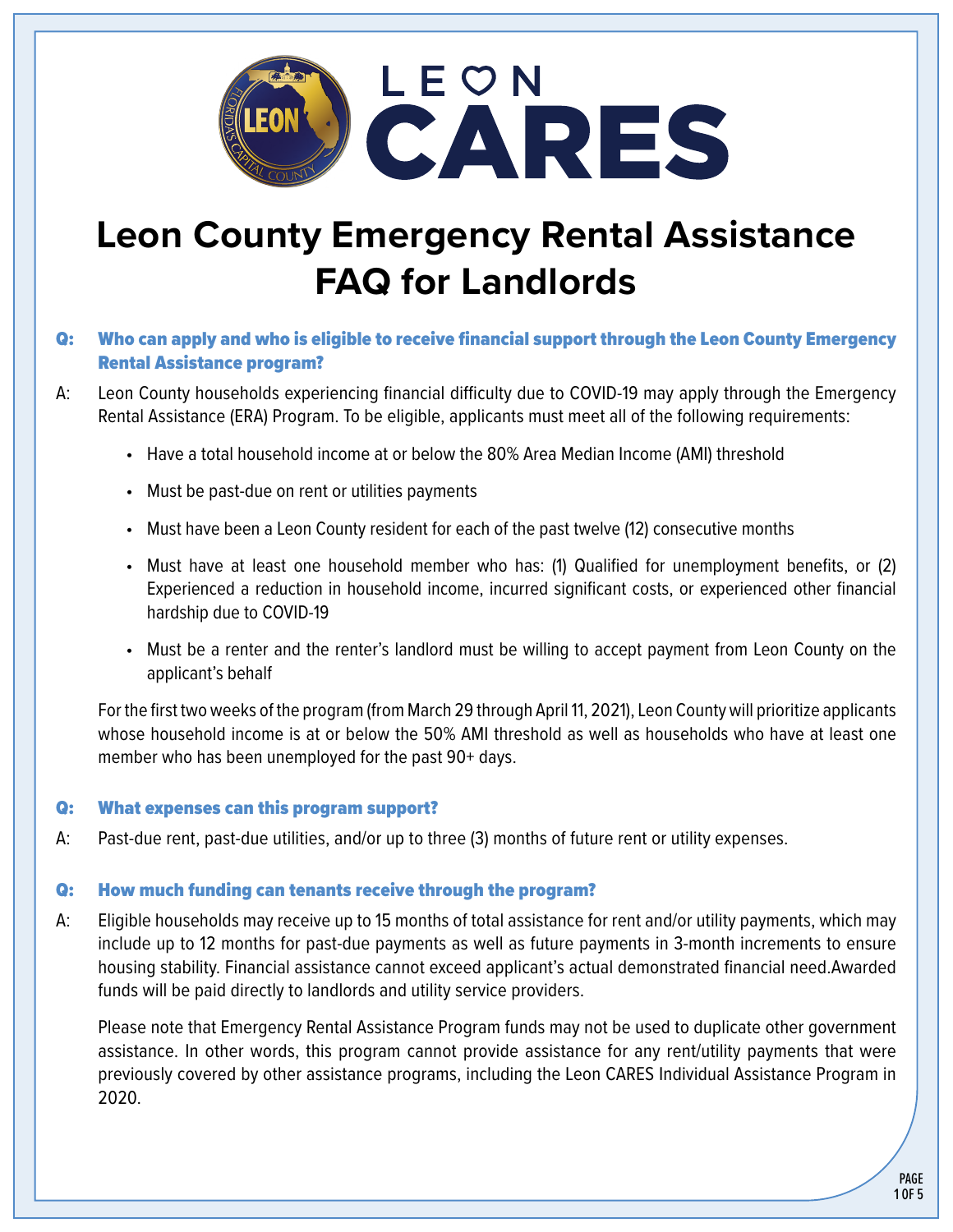

#### Q: If approved, will assistance be disbursed directly to landlords or to tenants?

A: Upon application approval, funding awards will be processed and distributed by Leon County directly to the applicant's landlord and/or utility service provider. As part of the application process, landlords will be asked to complete and submit a Leon County Substitute W-9 form (located here) through the Emergency Rental Assistance Program application portal. Please note that applying for assistance does not guarantee funding.

#### Q: When/how long will the application window be open for the Emergency Rental Assistance Program?

A: The Leon County Emergency Rental Assistance Portal will be open as of March 29, 2021 for application submissions. The application portal can be found [here.](https://portal.neighborlysoftware.com/ERAP-LEONCOUNTYFL/PARTICIPANT) The application window will be open as long as funding remains available.

#### Q: Who can I contact for questions or assistance with the online portal?

A: A call center is available to assist applicants with questions regarding the Emergency Rental Assistance Program at (855) 216-9470 (toll free), available 8:30 a.m. – 5 p.m. Monday through Friday. Citizens who need computer access may visit any Leon County Library location. In addition, FREE one-on-one assistance with your application is available at the following locations:

#### Leon County Amtrak Building

918 Railroad Avenue Tallahassee, FL 32310

| <b>Hours of Operation:</b> |  |
|----------------------------|--|
|                            |  |
| Tuesday 8AM-5PM            |  |
| Wednesday8AM-5PM           |  |
| Thursday8AM-5PM            |  |
|                            |  |
|                            |  |
|                            |  |

## Q: How will Leon County determine a tenant's past-due rent balance?

A: As part of the Emergency Rental Assistance Landlord application, landlords will submit a completed and signed ERA Rent Ledger (found [here](https://cms.leoncountyfl.gov/Portals/0/HousingandHumanServices/HousingFiles/ERA%20Rent%20Ledger%20Template.pdf?ver=u9guvzq52t2C_KqY5BsOPg%3d%3d)) to document their tenant's exact outstanding rent and late fee totals by month.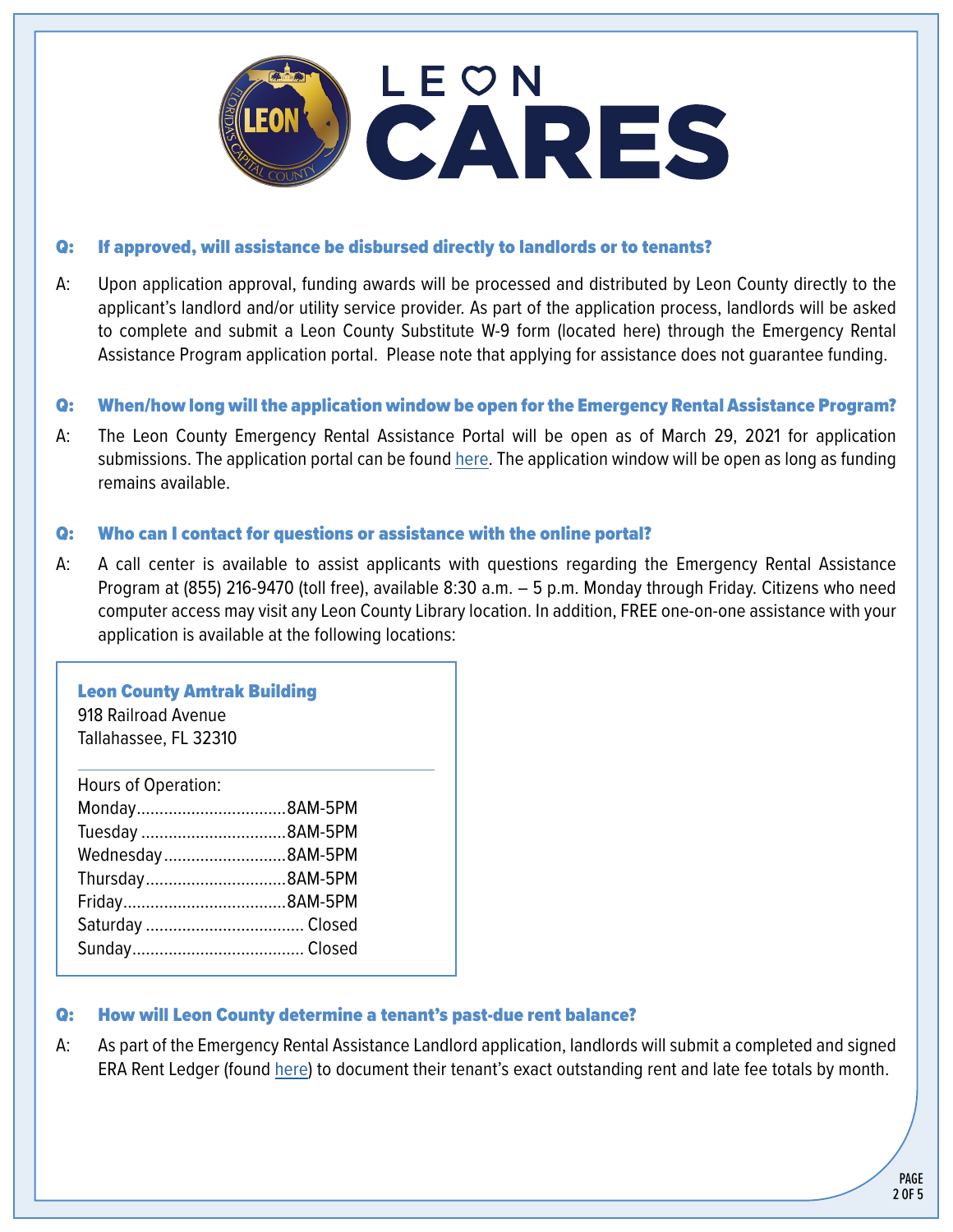

#### Q: Who can receive assistance with future rent?

A: Tenant applicants may request assistance with up to three (3) months of future rent and/or utility payments and must agree to remain in their household for the same period if future rent/utility assistance is awarded. To be eligible for assistance with future rent, a tenant applicant must first demonstrate that they are past-due, and the tenant's landlord must agree to accept payment from Leon County on behalf of the tenant for that same period.

# Q: Can a landlord apply for financial support through the Emergency Rental Assistance Program?

A: The Leon County Emergency Rental Assistance (ERA) program uses a two-part application process. Generally, the tenant will initiate the application process, and if the tenant is determined to be eligible for the ERA program, Leon County will send an e-mail invitation to the tenant's landlord to complete the landlord portion of the application. The graphic below illustrates the Emergency Rental Assistance Program application process:



## Q: Can a landlord submit an Emergency Rental Assistance Program application on behalf of a tenant?

A: Per U.S. Department of the Treasury guidelines, a landlord may submit an application for rental assistance on behalf of an eligible household. There are two ways for landlords to submit an application for rental assistance on behalf of an eligible household:

#### (1) Assist your tenant with an Emergency Rental Assistance (ERA) Tenant application

- We encourage landlords to communicate with and assist their tenants with the online ERA Tenant application.
- If a tenant is determined to be eligible for the ERA program, Leon County will send an e-mail invitation to the tenant's landlord (using the e-mail address provided by the tenant), which will allow landlords to submit banking information and past-due rent information directly to the County.
- Landlords and tenants may visit one of the Leon County ERA Assistance Centers (see the related question on Page 2 of this FAQ document) for one-on-one support with the ERA application process.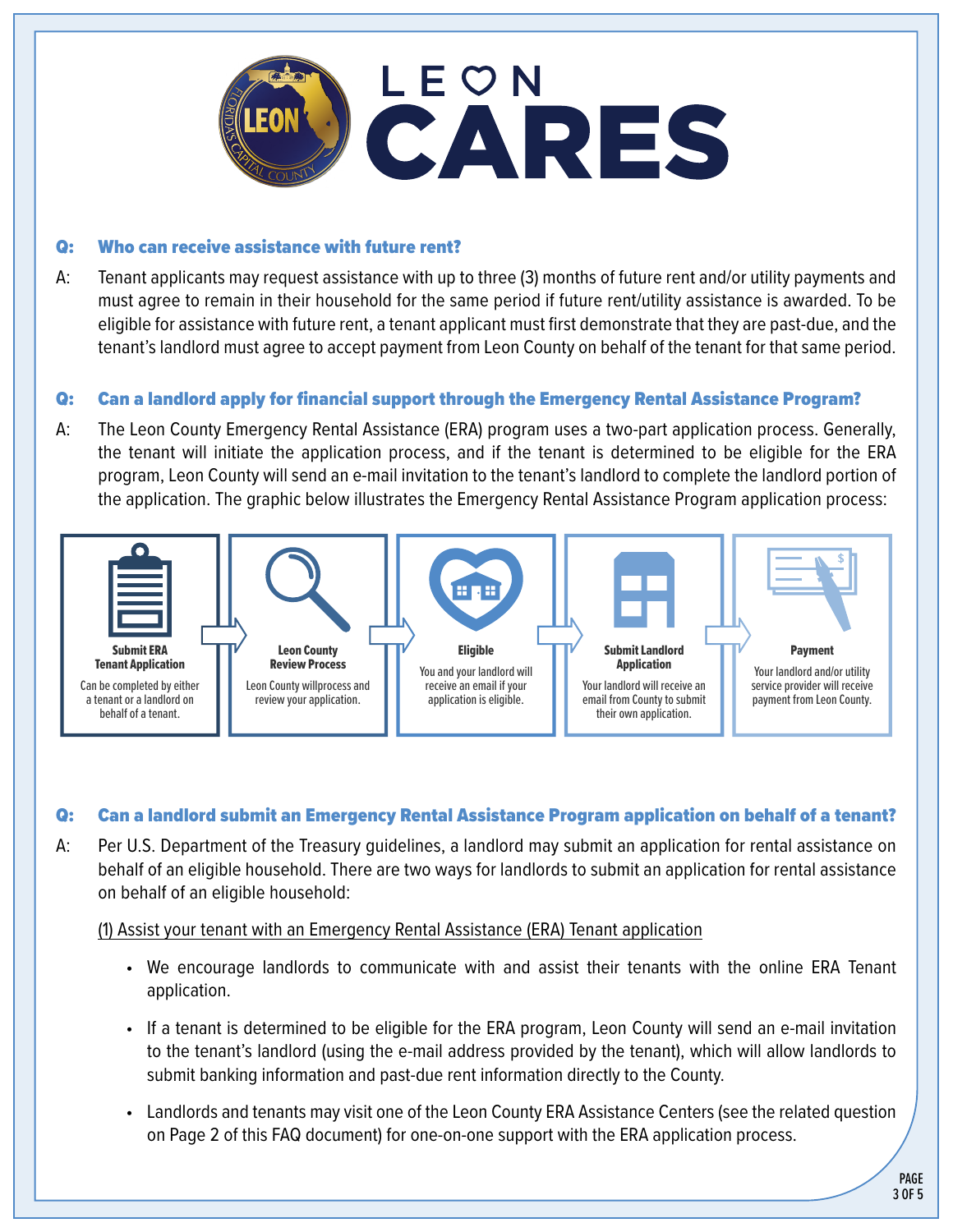

## (2) A tenant may add their landlord as a designated "user" of the tenant's application

- A tenant may grant complete access of their ERA Tenant application to a landlord by adding the landlord as a designated "user" within the application portal.
- Please note that any added designated users will have full access to view the tenant's application and will also have the ability to update all application responses. If using this method, the tenant must still submit and sign the final page of the application.
- To add a landlord as a designated user, a tenant applicant should follow these steps:
	- 1. Create an account in the Leon County ERA portal
	- 2. Start an Emergency Rental Assistance Tenant application
	- 3. Click 'View Users' on the left side of the screen
	- 4. Click 'Add a User' in the center of the screen
	- 5. Type the landlord's e-mail address into the 'E-mail' box
	- 6. Click the blue '+ Add' button
	- 7. The added Landlord should receive an e-mail from Neighborly Software with a link to access and edit the tenant's application

# Q: What documentation does a landlord need to submit as part of their Emergency Rental Assistance Program Landlord application?

- A: The following documents are required as part of the Landlord application process:
	- Leon County Substitute W-9 form (located [here](https://cms.leoncountyfl.gov/Portals/0/HousingandHumanServices/HousingFiles/LEON%20COUNTY%20W-9%20FORM%20-%20ERA.pdf?ver=rjwn1xXGgVd38_xBo0NyEA%3d%3d))
		- » If a landlord would like to receive payment via direct deposit (ACH), bank account and routing number documentation must also be provided on the financial institution's letterhead.
	- Leon County ERA Rent Ledger Template (located [here](https://cms.leoncountyfl.gov/Portals/0/HousingandHumanServices/HousingFiles/ERA%20Rent%20Ledger%20Template.pdf?ver=u9guvzq52t2C_KqY5BsOPg%3d%3d))
		- » Each ERA Landlord application must include a completed and signed Leon County ERA Rent Ledger form to document the amount of past-due rent owed by the tenant.

## Q: What if a landlord receives multiple e-mail invitations for different eligible tenants?

A: Landlords will receive an e-mail invitation for each tenant who is determined to be eligible for rental assistance. Landlords must submit a unique Landlord application to correspond with each eligible tenant. This process will allow Leon County to process each approved tenant's award quickly, directly to landlords, and independent of the status of other tenants' applications.